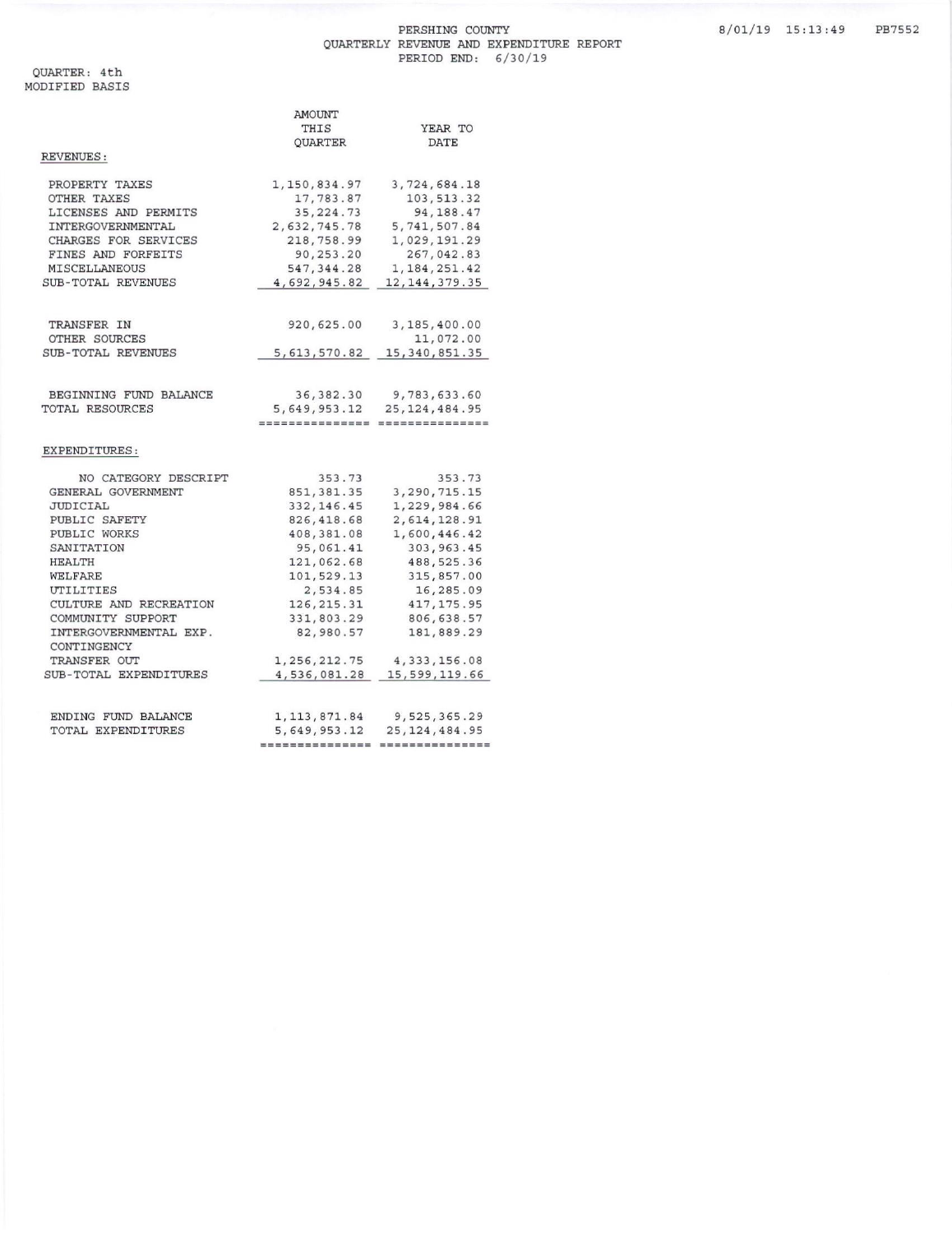## QUARTERLY REVENUE AND EXPENDITURE REPORT PERIOD END: 6/30/19

QUARTER: 4th MODIFIED BASIS

|                          | AMOUNT          |                 |
|--------------------------|-----------------|-----------------|
|                          | THIS            | YEAR TO         |
|                          | <b>OUARTER</b>  | <b>DATE</b>     |
| <b>REVENUES:</b>         |                 |                 |
| <b>INTERGOVERNMENTAL</b> | 331, 382.81     | 1, 213, 459.60  |
| CHARGES FOR SERVICES     | 8,653.00        | 25,715.50       |
| FINES AND FORFEITS       | 190.00          | 2,045.00        |
| <b>MISCELLANEOUS</b>     | 1,058.00        | 4,445.04        |
| SUB-TOTAL REVENUES       | 341, 283.81     | 1,245,665.14    |
| TRANSFER IN              |                 |                 |
| SUB-TOTAL REVENUES       | 335, 587. 75    | 1, 119, 756.08  |
|                          | 676,871.56      | 2, 365, 421.22  |
| BEGINNING FUND BALANCE   | 7,166.60-       | 449,879.96      |
| <b>TOTAL RESOURCES</b>   | 669,704.96      | 2,815,301.18    |
|                          | =============== | =============== |
| EXPENDITURES:            |                 |                 |
| <b>JUDICIAL</b>          | 689,530.91      | 2, 203, 528.94  |
| SUB-TOTAL EXPENDITURES   | 689,530.91      | 2, 203, 528.94  |
|                          |                 |                 |
| ENDING FUND BALANCE      | $19,825.95-$    | 611, 772.24     |
| TOTAL EXPENDITURES       | 669,704.96      | 2,815,301.18    |
|                          | =============== |                 |

| PERSHING COUNTY |                                          |  |
|-----------------|------------------------------------------|--|
|                 | QUARTERLY REVENUE AND EXPENDITURE REPORT |  |
|                 | PERIOD END: 6/30/19                      |  |

 $\sim$ 

8/01/19 15:14:06 PB755

QUARTER: 4th MODIFIED BASIS

 $\mathcal{A}$  .

| <b>REVENUES:</b>                                 | AMOUNT<br>THIS<br><b>OUARTER</b> | YEAR TO<br><b>DATE</b> |
|--------------------------------------------------|----------------------------------|------------------------|
| BEGINNING FUND BALANCE<br><b>TOTAL RESOURCES</b> |                                  | 2,587.35<br>2,587.35   |
| EXPENDITURES:                                    |                                  |                        |
| <b>SUB-TOTAL EXPENDITURES</b>                    |                                  |                        |
| ENDING FUND BALANCE<br>TOTAL EXPENDITURES        |                                  | 2,587.35<br>2.587.35   |

---------------- ----------------

PERSHING COUNTY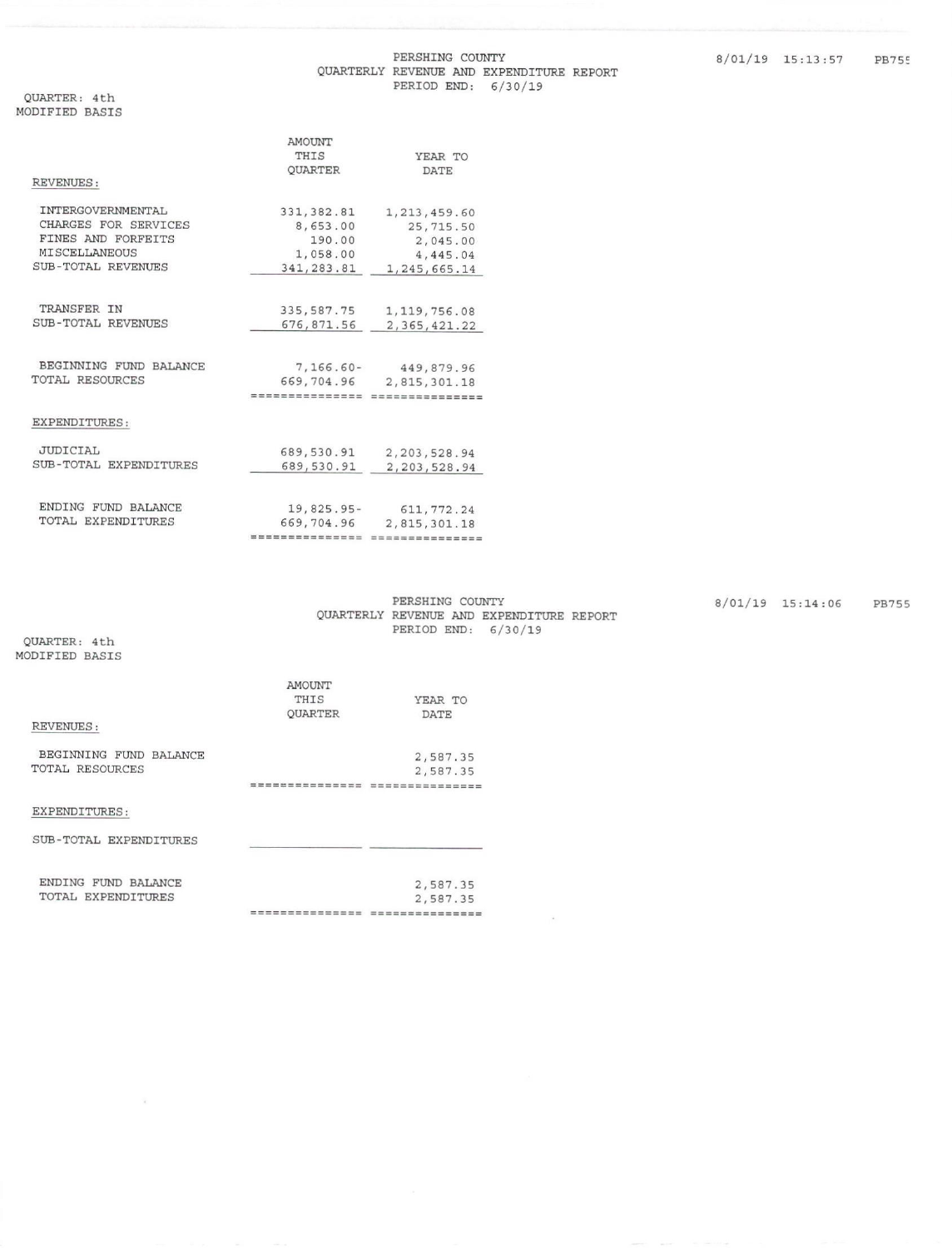## PERSHING COUNTY QUARTERLY REVENUE AND EXPENDITURE REPORT PERIOD END: 6/30/19

QUARTER: 4th MODIFIED BASIS

|                               | <b>AMOUNT</b>    |                |
|-------------------------------|------------------|----------------|
|                               | THIS             | YEAR TO        |
|                               | <b>OUARTER</b>   | DATE           |
| REVENUES:                     |                  |                |
| MISCELLANEOUS                 | 21,601.78        | 38, 115.99     |
| SUB-TOTAL REVENUES            | 21,601.78        | 38, 115.99     |
|                               |                  |                |
| BEGINNING FUND BALANCE        |                  | 85, 271.84     |
| TOTAL RESOURCES               | 21,601.78        | 123, 387.83    |
|                               | =============    | ============== |
| EXPENDITURES:                 |                  |                |
| PUBLIC SAFETY                 |                  | 12,245.00      |
| COMMUNITY SUPPORT             | 18,256.49        | 32,623.09      |
| SUB-TOTAL EXPENDITURES        | 18,256.49        | 44,868.09      |
|                               |                  |                |
| ENDING<br><b>FUND BALANCE</b> | 3, 345.29        | 78,519.74      |
| TOTAL EXPENDITURES            | 21,601.78        | 123, 387.83    |
|                               | ================ | ==========     |

PERSHING COUNTY QUARTERLY REVENUE AND EXPENDITURE REPORT PERIOD END: 6/30/19

 $8/01/19$  15:14:24 PB755

 $\bar{\alpha}$ 

QUARTER: 4th MODIFIED BASIS

| REVENUES:                                  | AMOUNT<br>THIS<br><b>OUARTER</b> | YEAR TO<br><b>DATE</b>                   |
|--------------------------------------------|----------------------------------|------------------------------------------|
| <b>MISCELLANEOUS</b><br>SUB-TOTAL REVENUES |                                  | 1,635.00<br>1,635.00                     |
| BEGINNING FUND BALANCE<br>TOTAL RESOURCES  | ==========                       | 39, 303.30<br>40,938.30<br>============= |
| EXPENDITURES:                              |                                  |                                          |
| SUB-TOTAL EXPENDITURES                     |                                  |                                          |
| ENDING FUND BALANCE<br>TOTAL EXPENDITURES  | . = = = = = = = = = = = = =      | 40,938.30<br>40,938.30<br>---------      |